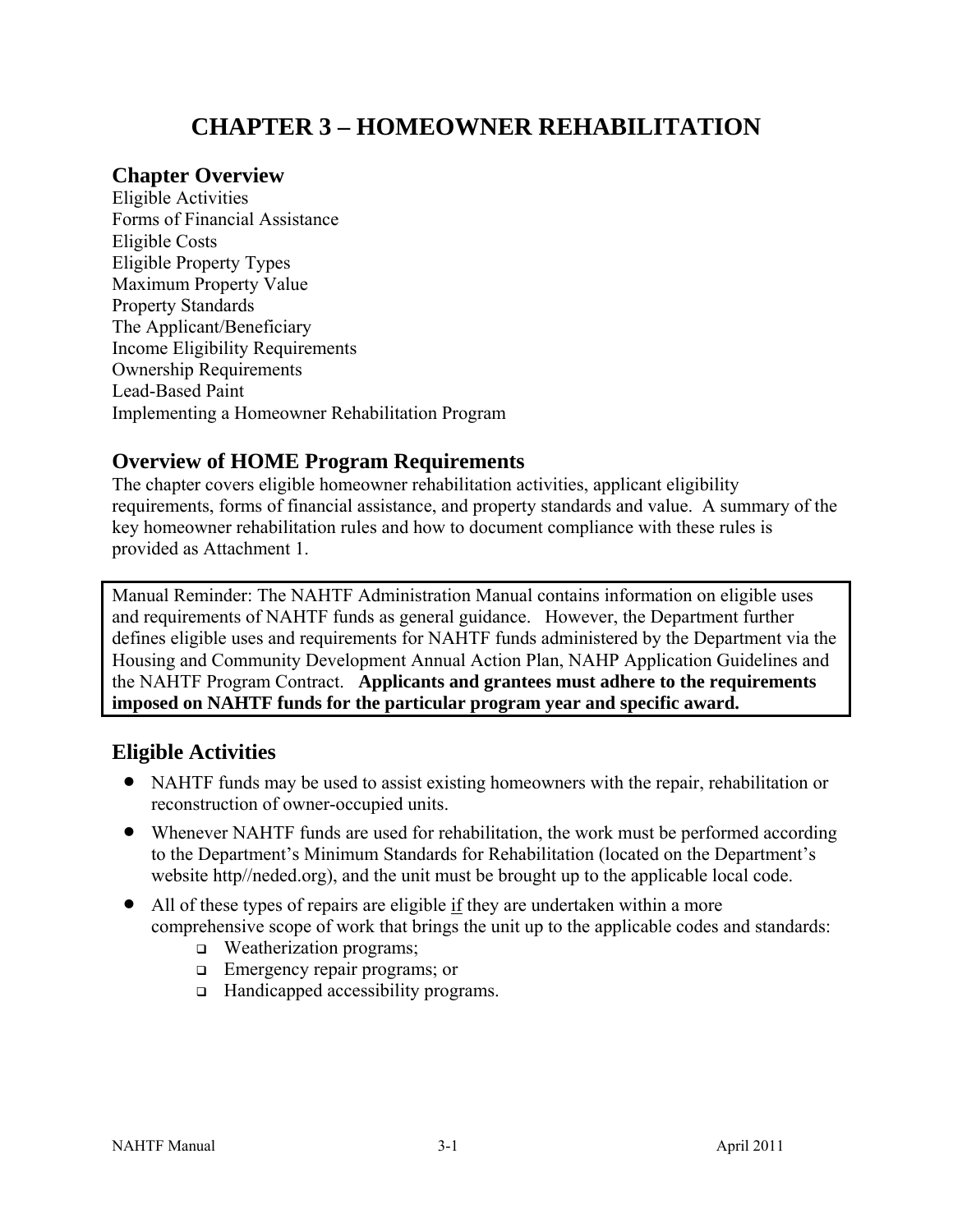# **Forms of Financial Assistance**

Grantees may structure NAHTF assistance for owner-occupied rehabilitation using any of the following five forms:

- Grants;
- Deferred-payment loans;
- Non-interest-bearing loans;
- Interest-bearing loans; and
- Interest subsidies

Regardless of the type of assistance, grantees may choose to finance all of the rehabilitation cost or only a portion of the cost on a particular unit. A 10% match is required for for-profit entities and encouraged for non-profits, local governments and housing authorities.

- If financing all of the cost of rehabilitation, a grant or deferred-payment loan is often necessary to provide the deep subsidy required by the very low-and low-income participants of rehabilitation programs.
- In some cases, a low-interest loan may be affordable or more appropriate. Examples of such cases include owner-occupants with sufficient income to repay a loan on a monthly basis; or when refinancing of existing debt, necessary to lower the owner-occupant's overall housing debt, is included as part of the rehabilitation loan.
- If a grantee chooses to finance only a part of the rehabilitation cost, it may structure its assistance to be used in combination with other financing. For example, the grantee and a private lender could jointly loan the funds needed for rehabilitation. This arrangement, referred to as a participation loan, results in one loan from the lender and one from the grantee, usually at a low interest rate. The size of the NAHTF loan is typically dependent upon the amount available for the conventional loan.
- Another option would be for the grantee to provide NAHTF assistance as a grant or deferred-payment loan to "write down" the principal amount of a private loan thus making the monthly loan repayment affordable to the homeowner. This technique is often referred to as principal reduction.
- Interest subsidies, also referred to as interest reduction grants or interest rate buydowns, are similar to principal reduction grants or loans except that the NAHTF funds are used to "buy down" the interest rate to an affordable level. In this case, the NAHTF subsidy is paid directly to the lender and not provided to the homeowner.

# **Eligible Homeowner Rehabilitation Costs**

Hard Costs

- Meeting the rehabilitation standards.
- Meeting applicable codes, standards and ordinances.
- Essential improvements.
- Energy-related improvements.
- Accessibility for disabled persons.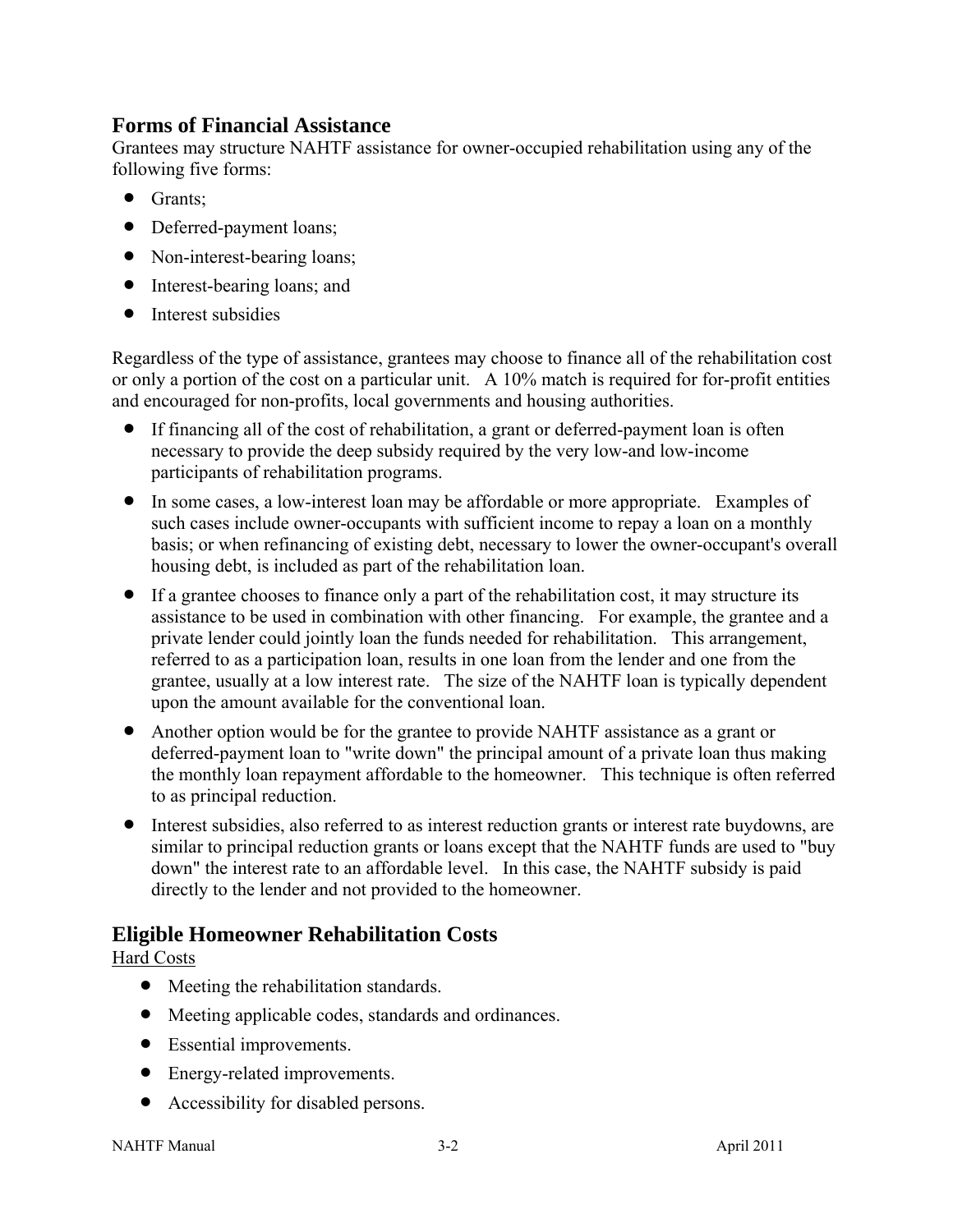- Repair or replacement of major housing systems.
- Incipient repairs and general property improvements of a non-luxury nature.
- Site improvements and utility connections.
- Lead-based paint hazard reduction.

*Note: Lead hazard reduction costs are not counted as hard costs for the purposes of determining the level of assistance under 24 CFR Part 35 (the Lead Safe Housing Rule).* 

#### Soft Costs

- Financing fees.
- Credit reports.
- Title binders and insurance.
- Recordation fees, transaction taxes.
- Legal and accounting fees.
- Appraisals.
- Architectural/engineering fees, including specifications and job progress inspections.

#### Other Costs

Refinancing of secured existing debt if the housing is owner-occupied and refinancing allows the overall costs of borrower to be reduced and the housing is made more affordable.

Refinancing existing secured debt is an eligible cost if:

- The housing is owner-occupied.
- HOME funds are loaned for rehabilitation.
- Refinancing allows the borrower's overall housing costs to be reduced and the housing is made more affordable.

*Example: Mr. and Mrs. Brown are seeking HOME funds to rehabilitate their home. They have an outstanding principal balance on their first mortgage of \$40,000, at 10% interest, with a monthly payment of \$386. The cost of rehabilitation is \$15,000. The grantee is offering the rehabilitation loan at 3% for a 20-year term, with a monthly cost of \$83.19. The monthly payments for both loans total \$469.20.* 

*Because the Browns are on a fixed income, the increased mortgage cost would create a financial burden, requiring them to pay well above 30% of their monthly income for their housing. Refinancing the first mortgage along with the rehabilitation costs using HOME funds would allow them to finance the total \$55,000 debt at 3% interest for 20 years. This results in a monthly cost of \$305.03, a savings of \$164.00 per month, making the rehabilitation possible for the Browns and substantially lowering their monthly housing-related expenses.*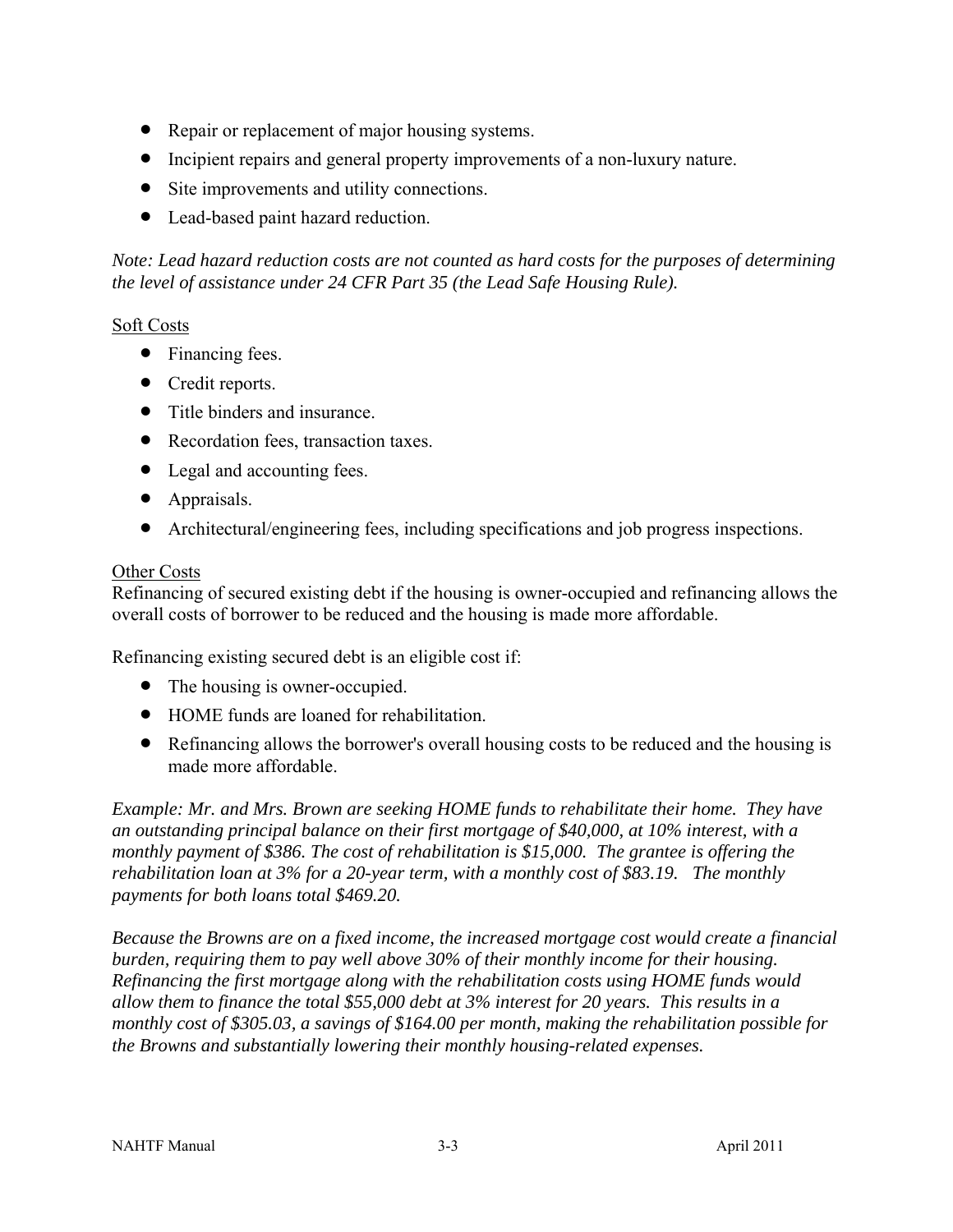Refinancing eligible owner-occupants' secured debt has several implications:

- Refinancing makes overall housing costs, including rehabilitation costs, affordable to the owner.
- Refinancing will reduce the amount of funds available to other applicants, thus reducing the number of families that can be assisted.

# **Eligible Property Types**

To be eligible for NAHTF assistance, a property must be:

- Occupied by an income-eligible homeowner
- The owner's principal residence.

The following property types may be included under the program:

- Traditional single-family housing that is owned fee simple (this housing may contain one to four dwelling units).
- A condominium unit.
- A manufactured home. At the time of project completion, the manufactured housing must be connected to permanent utility hook-ups. The manufactured housing must be located on land that is owned by the manufactured housing unit owner.

The Nebraska Affordable Housing Program considers a Manufactured Home to be a factory-built structure which is to be used as a place for human habitation, which is not constructed or equipped with a permanent hitch or other device allowing it to be moved other than to a permanent site, which does not have permanently attached to its body or frame any wheels or axles, and which bears a label certifying that it was built in compliance with National Manufactured Home Construction and Safety Standards, 24 C.F.R. 3280 et seq., promulgated by the United States Department of Housing and Urban Development, and is taxed as real property.

The Nebraska Affordable Housing Program considers a Mobile Home to be a housing unit constructed off-site that does not meet the definition of a Manufactured Home.

If NAHTF funds are used to assist the rental units in a two-to-four-unit property, the NAHTF rental requirements apply --including provisions regarding tenant occupancy, initial rent levels and long-term affordability.

If NAHTF funds are used to rehabilitate only the owner-occupied unit in a two-to-four-unit property, the rental housing rules do not apply.

*Example: A four-unit owner-occupied property is being rehabilitated. NAHTF funds are used to upgrade the owner's unit, but other funds are used to upgrade the other units. Therefore, the NAHTF rental housing rules do not apply.*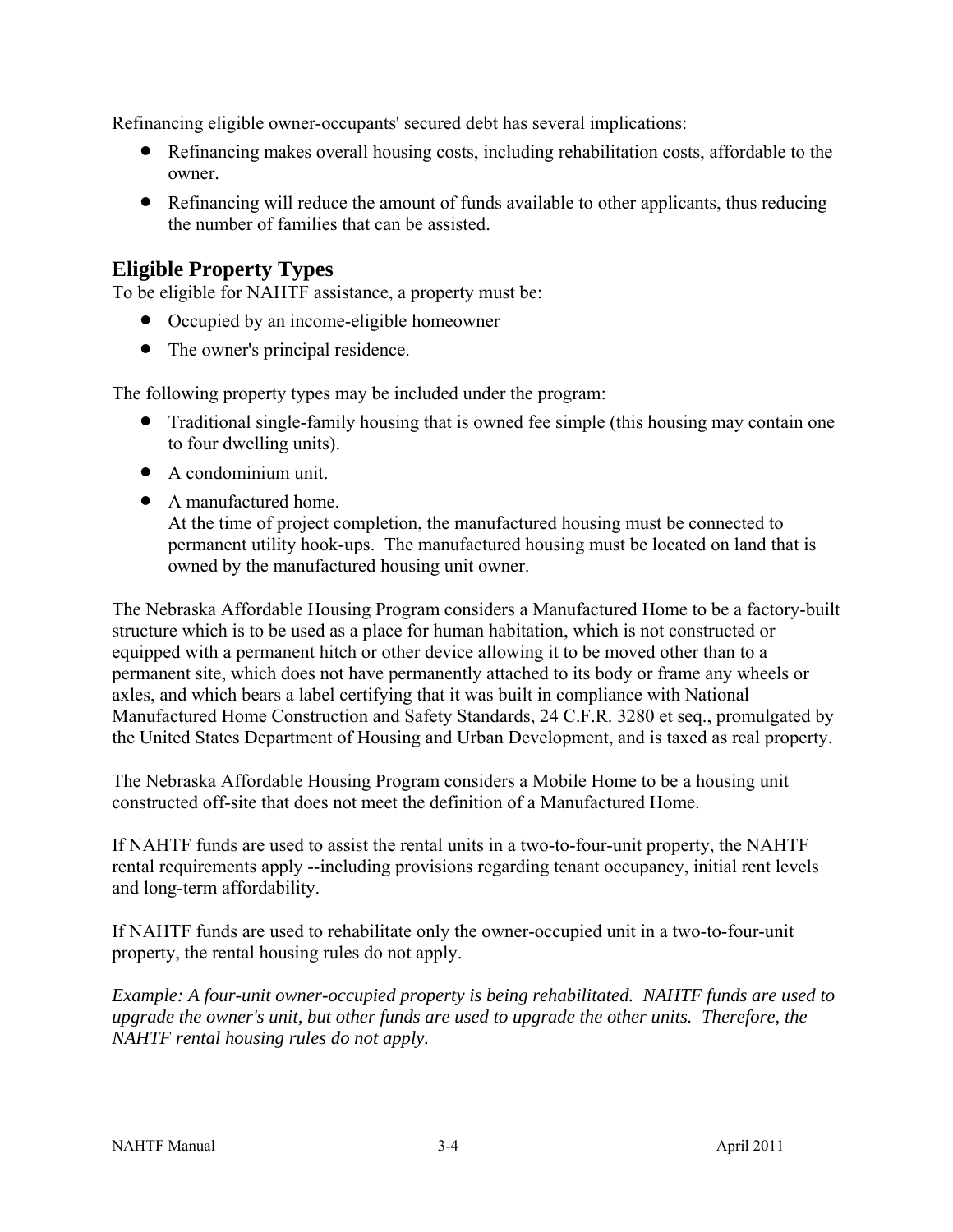# **Maximum Property Value**

To use NAHTF funds, the value of the NAHTF-assisted property *after rehabilitation* must not exceed 95 percent of the median purchase price for the area, as published by HUD. The figures published by FHA for its 203(b) program had been used for this number; however, with the passing of HERA and the Economic Stimulus Act, these numbers now exceed those limits permissible under the HOME statute. In early February 2008, FHA issued Section 203(b) mortgage limits based upon the methodology that existed before the Economic Stimulus Act and HERA became law. Grantees may continue to use these February 2008 Section 203(b) mortgage limits as the purchase price or after-rehabilitation value limit for their homeownership activities, or may adopt the actual 95 percent of median sales price for their area. A link to the current limits is provided at the Department's website.

To establish project eligibility, after-rehabilitation value must be established prior to any work being performed. The after-rehabilitation value may be established by one or more of the following methods:

- Estimates of value by the grantee may be used. Client files must contain the estimate of value and document the basis for the value estimates.
- Appraisals prepared by a licensed fee appraiser may be used. Client files must document the appraised value and the appraisal approach used.
- Tax assessments for a comparable property located in the same neighborhood may be used to establish the after-rehabilitation value *if* the assessment is current and accurately reflects market value *after* rehabilitation.

# **Property Standards**

Properties that are rehabilitated with NAHTF funds must meet the following standards:

- The Department's Minimum Standards for Rehabilitation.
- Local Code Requirements, or one of the following national model codes: Uniform Building Code (ICBO) National Building Code (BOCA) Standard Building Code (SBCCI) Council of American Building Officials one-or two-family code (CABO) Minimum Property Standards at 24 CFR 200.925 or 200.926 (FHA)
- Handicapped accessibility requirements, where applicable.

The Department generally requires manufactured housing units to have permanent utility hookups or permanent foundations to be eligible for rehabilitation with NAHTF funds.

NAHP considers a Manufactured Home to be a factory-built structure which is to be used as a place for human habitation, which is not constructed or equipped with a permanent hitch or other device allowing it to be moved other than to a permanent site, which does not have permanently attached to its body or frame any wheels or axles, and which bears a label certifying that it was built in compliance with National Manufactured Home Construction and Safety Standards, 24 C.F.R. 3280 et seq., promulgated by the United States Department of Housing and Urban Development, and is taxed as real property.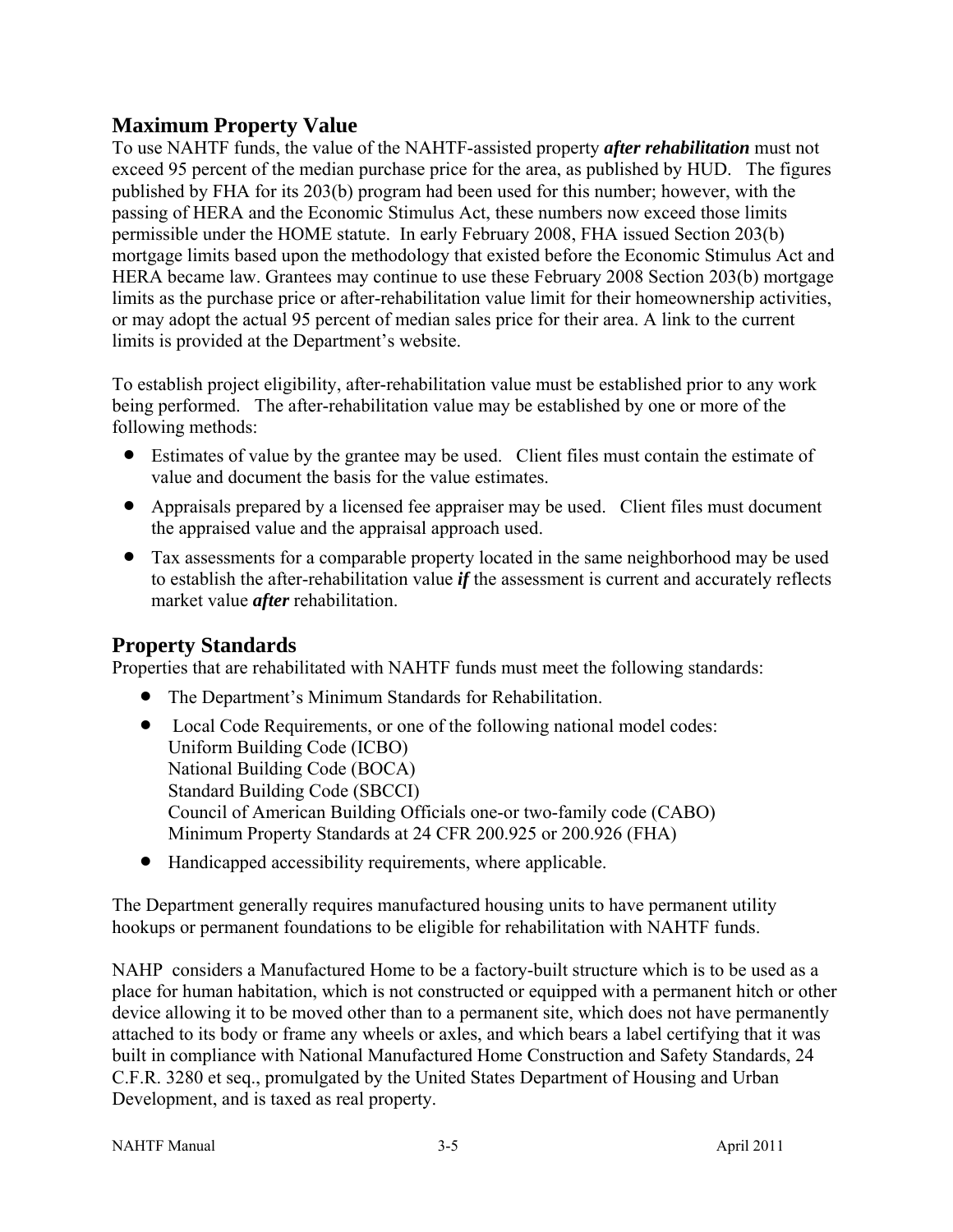NAHP considers a Mobile Home to be a housing unit constructed off-site that does not meet the definition of a Manufactured Home.

# **The Applicant/Beneficiary**

To be eligible for NAHTF funds, the homeowner must:

- Be low-income; that is, with an annual (gross) income that does not exceed 80% of median for the area (unless otherwise specified by the Department).
- Occupy the property as a principal residence.

# **Income Eligibility Requirements**

The Department requires grantees to use the Annual (Gross) Income definition found at 24 CFR Part 5.609 (also referred to as the Section 8 method) to determine applicant income eligibility. Eligibility is based on anticipated income during the next 12 months. A detailed explanation of the Annual (Gross) Income definition can also be found in the "Technical Guide for Determining Income and Allowances for the HOME Program" on pages 11-34 of that publication.

The NAHTF Program allows grantees to use two forms of verification for the Annual (Gross) Income basis of determining income eligibility. These forms are third party verification and review of source documents.

#### Third Party Verification

Third Party Verification is the preferred method of verification in most instances, because a review of documents often does not provide needed information. For example, an employed applicant's pay stubs may not provide sufficient information about the average number of hours worked, overtime, tips, bonuses and anticipated raises.

Under third party verification, a third party (e.g. employer, Social Security Administration, or public assistance agency) is contacted to provide information. Written requests and responses are preferred. However, to clarify or complete missing information on a written response, conversations with a third party are acceptable if documented through a memorandum to the file that documents the contact person, information conveyed and date of call.

To conduct third party verifications, a grantee must obtain a written release from the household that authorizes the third party to release required information.

Some third party providers may, however, be unwilling, unable or charge a fee to provide the needed information in a timely manner. In such cases, the grantee should attempt to find suitable source documentation without the third-party verification – for example, bank statements.

#### Review of Documents

Source documents provided by the applicant may be more appropriate for certain types of income such as persons that are self-employed, and can be used as an alternative to the third party verification method. Source documents, such as wage statements, interest statements,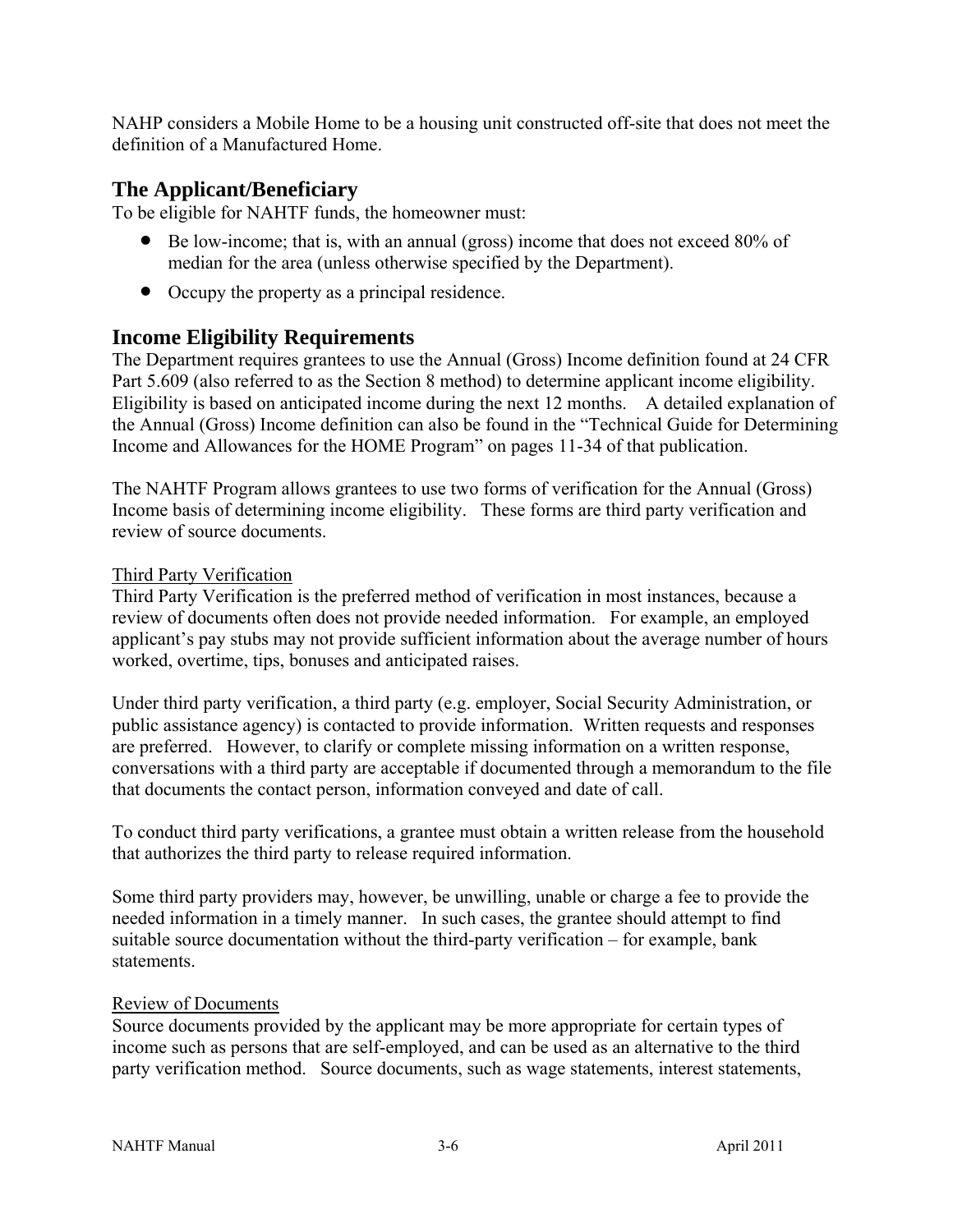unemployment compensation statements and income tax returns, etc. are reviewed to determine annual (gross) income.

### Calculating Annual (Gross) Income

The Part 5 definition of annual income "inclusions" – types of income to be counted and "exclusions" – types of income that are not considered (income of minors, etc.) comes directly from 24 CFR PART 5.609.

#### Timing of Income Determinations

Income determinations must be completed before NAHTF assistance is provided. Income need not be reexamined at the time NAHTF assistance is actually provided unless more than six months has elapsed since the initial determination.

#### OWNERSHIP REQUIREMENTS

Ownership of property assisted with NAHTF funds must be documented. A family or individual is considered to own the property if that family or person:

- Has fee simple title to the property; or
- Maintains a 99-year leasehold interest in the property; or
- Owns a condominium; or
- Maintains an equivalent form of ownership approved by the Department.

Loan documents or other forms of written agreement between the purchaser and the grantee must incorporate the requirement that the owner occupies the property as their principal residence.

# **Lead-Based Paint**

HUD's new consolidated Federal lead-based paint regulation took affect September 15, 2000. This regulation makes several important changes in the requirements for federal community development programs that fund housing. The Department requires all NAHTF rehabilitation programs to incorporate the HUD regulation on controlling lead-based paint hazards in housing receiving federal-assistance (24 CFR Part 35), with the exception of section 35.1325 (abatement). Subpart J of the regulation provides guidance on meeting lead-based paint requirements for rehabilitation assistance programs.

# **Implementing a Homeowner Rehabilitation Project**

Suggested Reading: *HOME Program Rehabilitation Tune-up Kit & Good Habits of a Highly Effective Rehabilitation Manager* – Publications of the U.S. Department of Housing & Urban Development (HUD). Please note not all of the requirements outlined in the publications are applicable to the NAHTF program. Contact HUD or the Department to obtain either publication.

#### Program Guidelines

Formulate program guidelines regarding the type of financial assistance, program recipients, rehabilitation standards, advisory committees (if any), and operational procedures.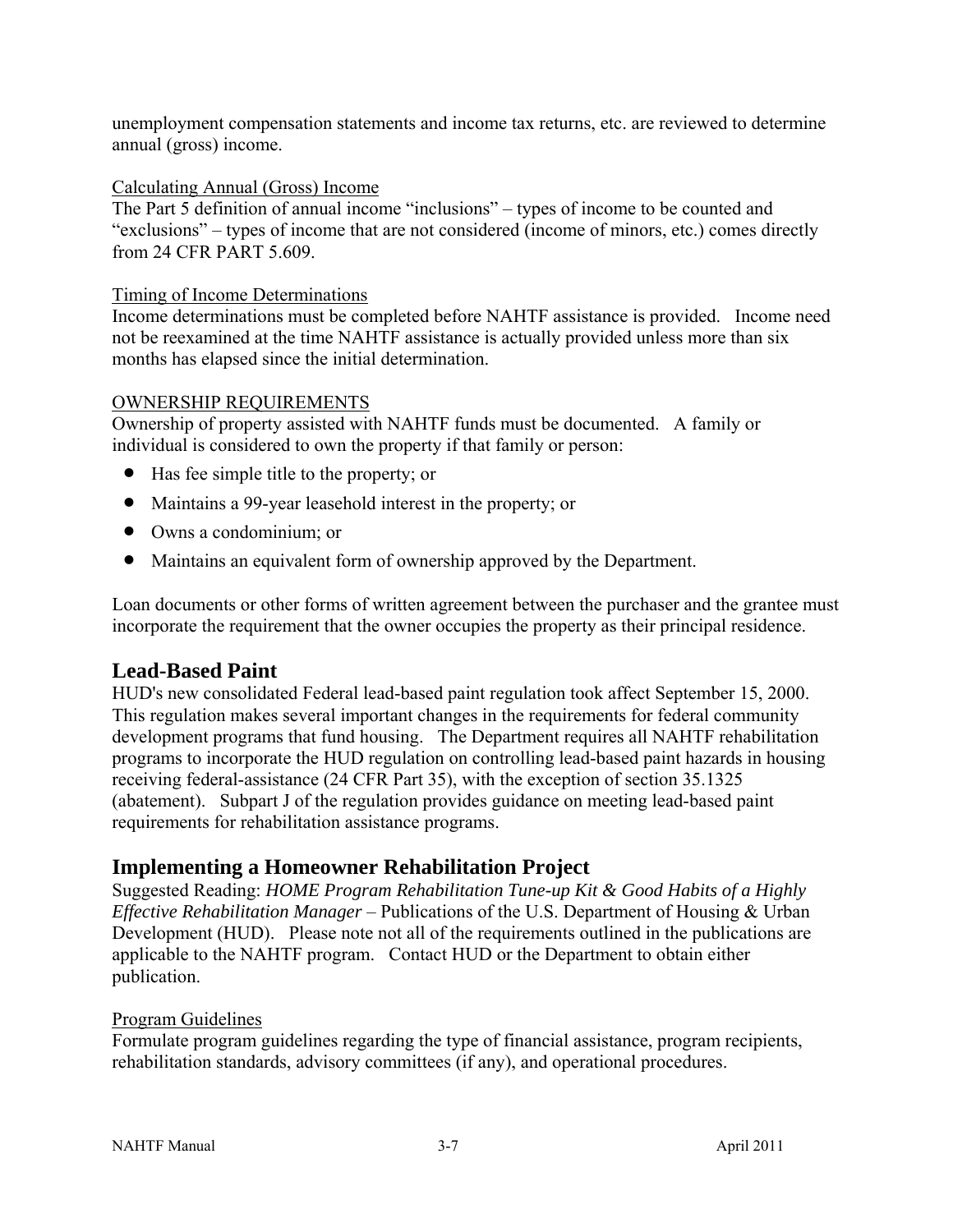Detailed written eligibility criteria and property rehabilitation standards must be developed to guide program operation. The grantee must adopt standards and guidelines for rehabilitation before the Department will issue a release of funds for a grant.

Homeowner Rehabilitation Program Guidelines must contain the following information: 1) *Clearly defined application process* that includes

- (1) applicant eligibility, including income eligibility. Persons assisted with NAHTF funds must have incomes at or below 80% of the area median income. The Annual (Gross) Income definition found at 24 CFR 5.609 must be included in the guidelines;
- (2) formal notification of selection and non-selection;
- (3) application acceptance dates; and
- (4) application review process.
- 2) *Priority ranking system for selection,* if applicable*,* must not contain discriminatory criteria such as preference for minorities or large families.
- *3) Conflict of interest clause*
- *4) Grievance procedures*
- 5) *Process for amending program guidelines*, including language that amendments must be approved by the Department Program Representative
- 6) *Types of assistance provided,* including NAHTF funds and other sources such as employer contributions in an employer assisted housing program
- 7) *Amounts of assistance allowed*, including NAHTF funds and other sources such as employer contributions in an employer assisted housing program
- 8) *Eligible properties*, including the geographic boundaries where the properties must be located.
- 9) *Determination of homeownership,* including the acceptable forms of proof of homeownership by the occupant.
- 10) *Determination of infeasibility,* including the criteria used to determine that a home is infeasible to rehabilitate and the plan, if any, to provide alternative assistance to the homeowner, such as replacement housing.
- *11) Affordability period,* if the program requires the home is occupied as principle residence for a minimum time period.
- 12) *Methods for ensuring the affordability period* and *principle residence requirement,* if applicable, that include (1) program-wide recapture provisions and (2) legal instruments to be used.
- 13) *Relocation policy*, if applicable
- 14) *Rehabilitation process,* who will conduct work write-ups, how contractors will be procured, and the process for compliance with LBP requirements. All programs must comply with HUD's lead-based paint regulation requirements.
- 15) *Return beneficiaries,* including policies on whether homeowners that have received rehabilitation assistance in previous years can receive additional assistance and any parameters related to this policy.
- 16) *The maximum after-rehab value cannot exceed the 95% of the median sales price for the area or the pre-stimulus 2008 Section 203(b) Single Family Mortgage Limit.* State the limit for the counties you are serving. Also, state what the after-rehab value maximum will be for your program.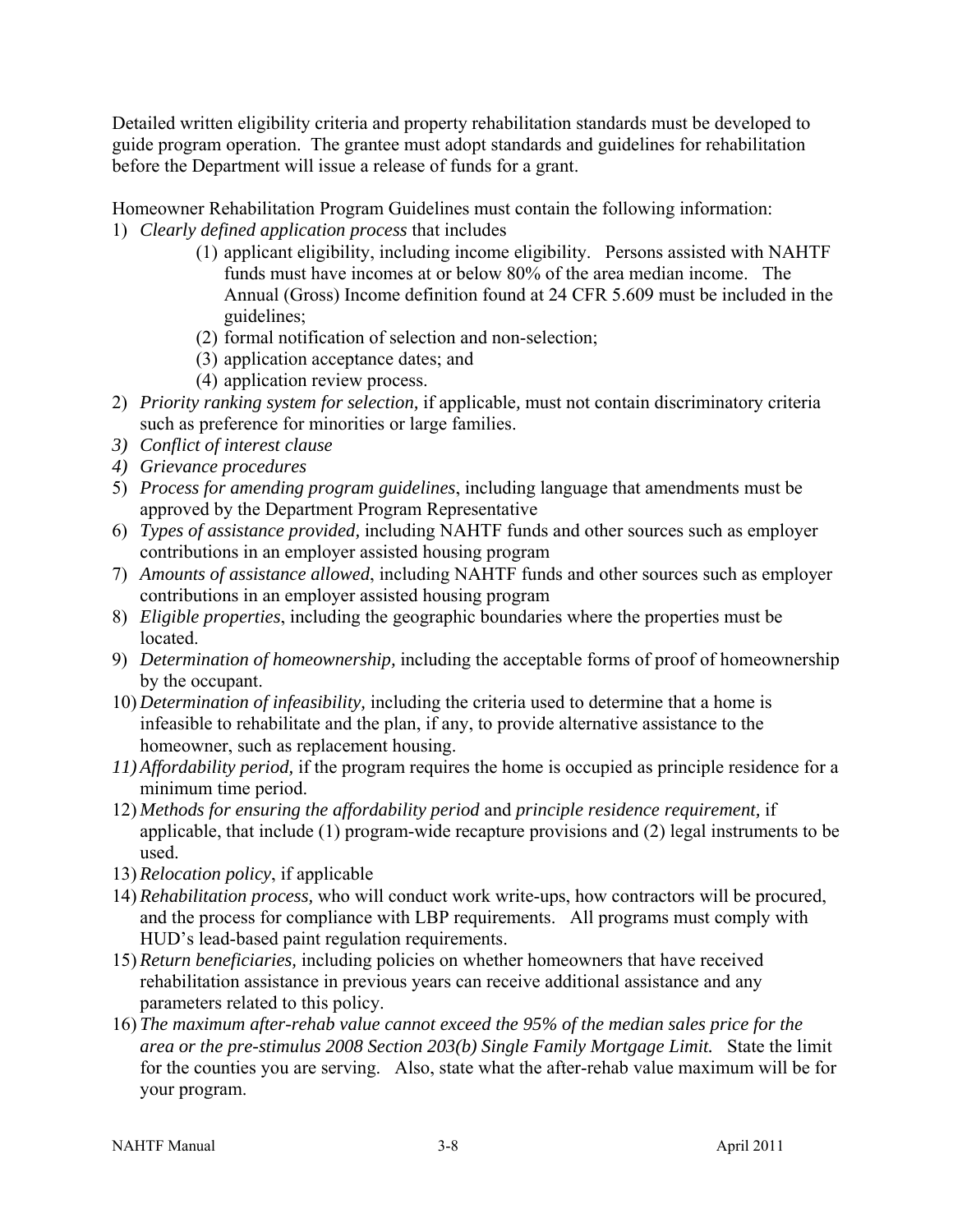- 17) *The NAHP financial assistance to the unit provided to the homeowner cannot exceed the Maximum per unit NAHP Subsidy.*
- 18) *All programs must be in compliance with the Fair Housing Act*.
- 19) *All units assisted with NAHTF funds must meet Department Minimum Standards for Rehab.*
- 20) *If the rehabilitation program includes replacement housing for homes that are infeasible to rehabilitate, newly constructed housing must meet or exceed the 2003 International Energy Conservation Code and the Nebraska Energy Office must approve building specifications*.

Remember that there is no model that is perfect for all grantees. How the grantee resolves each of the above issues should reflect local conditions and needs. The grantee should contact the Department and communities in the area to get an idea of the kinds of programs that have worked well. Many of the developed procedures or processes may be transferable. These guidelines would be available at no cost since they were originally developed through housing programs from the Department.

### Design Program

Become familiar with commonly accepted rehab practices and procedures and the applicable laws, regulations and administrative requirements governing NAHTF-assisted housing rehabilitation.

It is important to understand the HUD regulation on controlling lead-based paint hazards in housing receiving federal-assistance (24 CFR Part 35). Subpart J of the regulation provides guidance on meeting lead-based paint requirements for rehabilitation assistance programs. The NAHTF program requires adherence to the lead-paint regulations at 24 CFR Part 35.

### Common Deficiencies

- Unfamiliarity with accepted rehab practices and procedures
- Unfamiliarity with applicable laws and regulations
- Unfamiliarity with lead-based paint requirements
- Inability to expend funds within the contract period due to lack of qualified and interested contractors

#### Maximum Amounts

In addition to deciding whether to go with either a grant or loan program, or a mix, the grantee must specify the maximum amount of assistance to be made available to any applicant. There are several factors to take into consideration:

- What is the general condition of the housing to be rehabilitated?
- What standards of rehabilitation will be adopted?
- How much money is needed to bring the target housing up to the proposed rehab standards?

If the housing to be rehabbed is badly deteriorated, a small maximum grant amount (say \$5,000) will probably not be sufficient to bring the property up to the Department's Minimum Standards for Rehabilitation found on the Department's website. Most communities with badly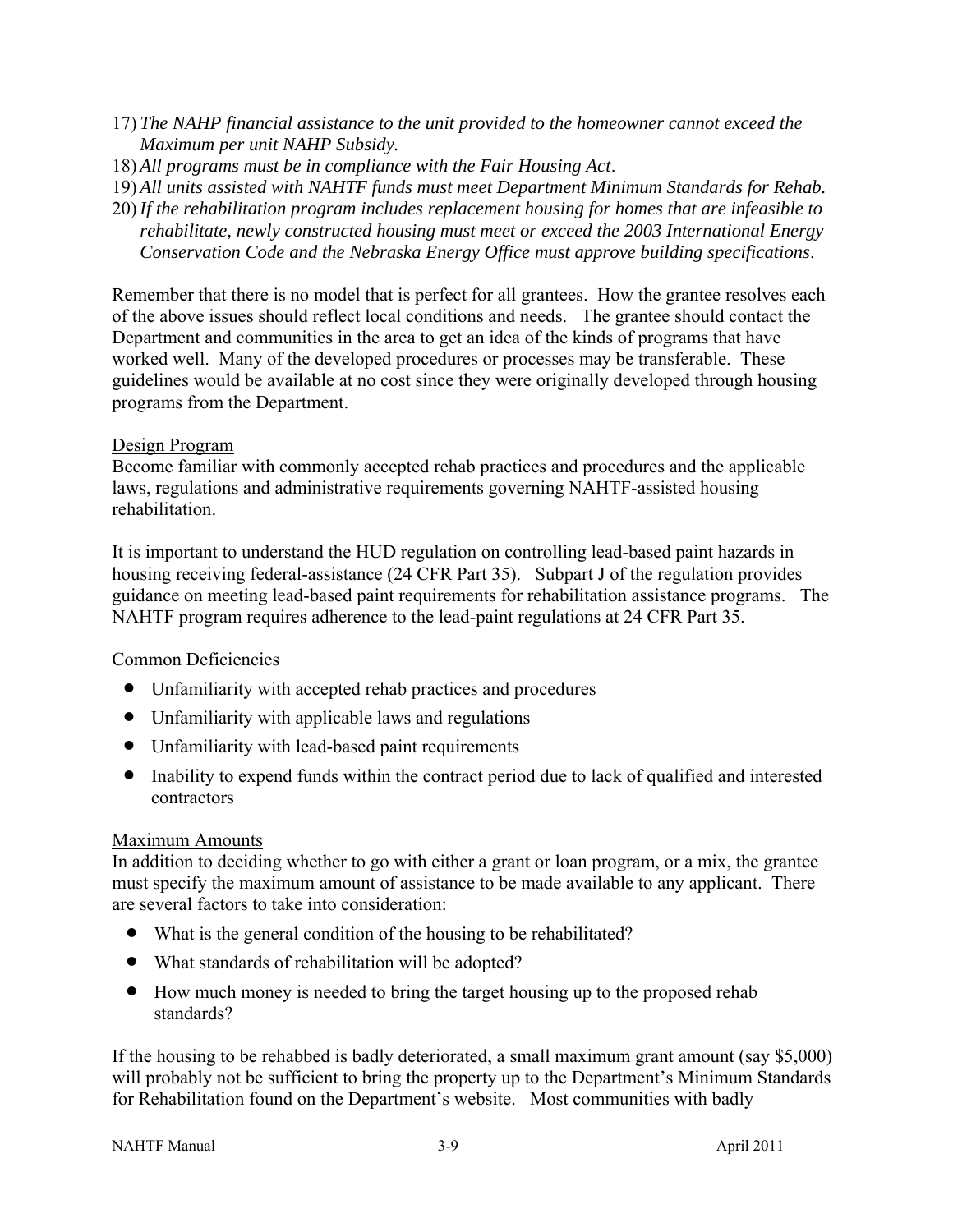deteriorated target housing have found a \$10,000 - \$12,000 maximum insufficient to meet these standards. On the other hand, if the housing is only mildly deteriorated a modest grant/loan maximum may be appropriate. Have a contractor or building inspector actually estimate needed repairs on a couple of typical units. Use these estimates as the basis for setting grant/loan limits. Also, be sure to specify a procedure which will allow the limits to be changed over time, as needed.

### Eligible Applicants

The written program guidelines must also delineate applicant eligibility. The guidelines should include provisions barring conflict of interest to the extent feasible. This is extremely important. A rehab program provides direct benefits to individuals. A rehab program is therefore subject to political pressures, cronyism, and nepotism.

In addition, the guidelines must specify income limits that are in compliance with NAHTF's limits. The Department specifies that applicants' gross income be computed as defined in 24 CFR Part 5.609.

#### Eligible Property

The guidelines should also identify the geographic eligibility criteria pertaining to the target area(s). If rehab is only eligible within the designated target area(s), the guidelines should say so and describe the area(s). The Department may permit spot rehab outside the target area(s) for the benefit of low to moderate income families or to eliminate specific conditions detrimental to public health and safety. Spot rehab can, however, open a program to substantial pressure to spread the benefits around and this undermines the potential for private activity stimulated by concentration of resources. On the other hand a program can find itself unable to assist households in acute need that live outside target areas. It is recommended that provisions be made for spot rehab and that the guidelines explicitly describe the conditions under which it will be made available.

If a property is located within a designated area of flood hazard and the grantee proposes a substantial repair, then it is required that flood insurance be purchased by the time of completion of the rehab. The cost of the insurance is an eligible NAHTF activity.

Length of ownership is also a factor some grantees may want to consider. If a high vacancy rate is a problem, the program may only require that the unit become occupied at the completion of the rehab. This way new owners may be enticed into the community to buy vacant, but fixable units. As long as they are otherwise qualified, there is no reason that a new owner cannot participate.

#### Eligible Improvements and Rehab Standards

The guidelines must also specify the standards that properties must meet after rehab. Housing must meet the Department's Minimum Standards for Rehabilitation and local codes. If no local codes exist, it must meet one of the NAHTF-recognized national model codes. Assisted housing should also comply with lead-based paint hazard elimination standards.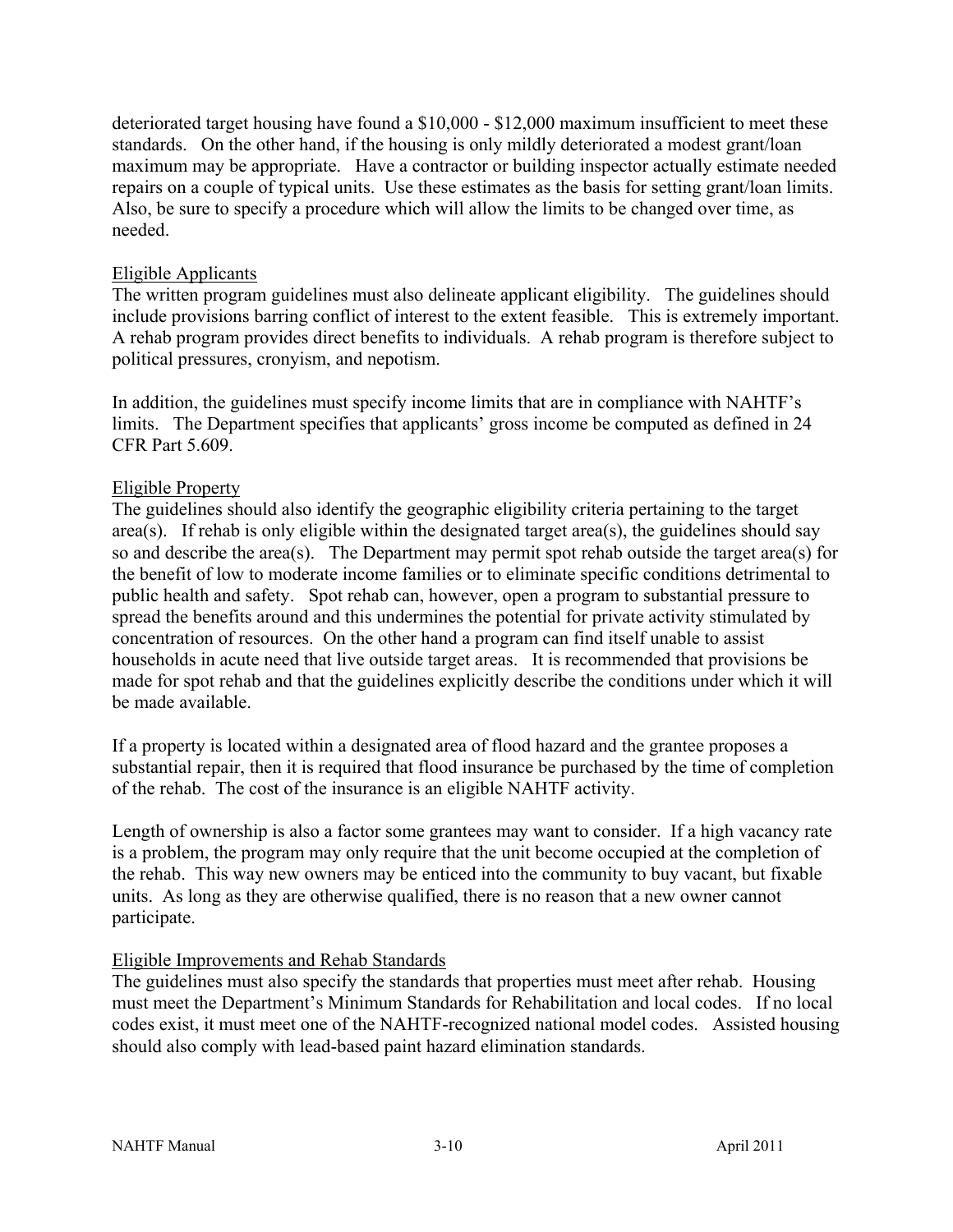Any improvement needed to bring a unit up to the required standards should be specified as an eligible improvement. It is recommended that the grantee consider making energy conservation improvements a priority. Energy conservation standards must be included in standards that are adopted for housing rehab. Many grantees include exterior painting or siding as eligible improvements since the work is immediately noticeable and can have a significant "bandwagon" effect on rehab in the neighborhood. It is not recommended that general property improvement– –carports, patios, decks, etc.—be eligible for grant funding. For a loan, the grantee may want to allow such improvements but limit their cost to a low percentage of the total loan.

#### Contracting Requirements

The homeowner is to authorize the contract for rehab services. Because the grantee remains responsible for monitoring contractor compliance with financial management and other program requirements you probably will want a three-party contract to afford the grantee greater visibility in the process.

The guidelines should specify contracting procedures and any other procedures which govern the conduct of work, such as those relating to change orders, dispute resolution, and acceptance of work. Regarding the latter, the grantee should assume final authority for sign-off on completion of work, if the homeowner has not borrowed the NAHTF funds.

#### Applicant Selection

Since demand for rehab assistance typically outstrips the resources available, a grantee must establish procedures for selecting recipients and include them in the program guidelines.

A priority rating system combined with staggered review and award periods will allow the grantee to meet such demand in an equitable fashion. A priority rating system means that each application is assigned points and ranked on the basis of such household characteristics as income and housing condition. In addition elderly and/or disabled applicants may receive priority points. A rating system must be carefully thought out to assure that the criterion used does not have the effect of discriminating against racial minorities or women. For example, a credit worthiness criteria could easily discriminate against female-headed households. The grantee may want to differentiate rating guides for grant versus loan assistance.

Development of the priority rating system is something for which citizen board or resident representative input can be appropriately requested. The actual selection, however, should be a staff responsibility. It should not be done by a citizen board. Information on applicants is confidential and should remain so.

#### Operating Procedures

The guidelines should specify such other issues as complaint procedures, responsibilities of the recipient, infeasible rehabs, relocation policies in the event of the need for temporary relocation, and so forth. Complaints are a given with rehab programs. It is important to distinguish between the rational and the irrational. The best prevention is to conduct frequent on-site inspections of the work, and stop the work when there are problems. Also make sure that the recipients are well-informed about the contract work, have signed-off on the work write-up, and have a copy of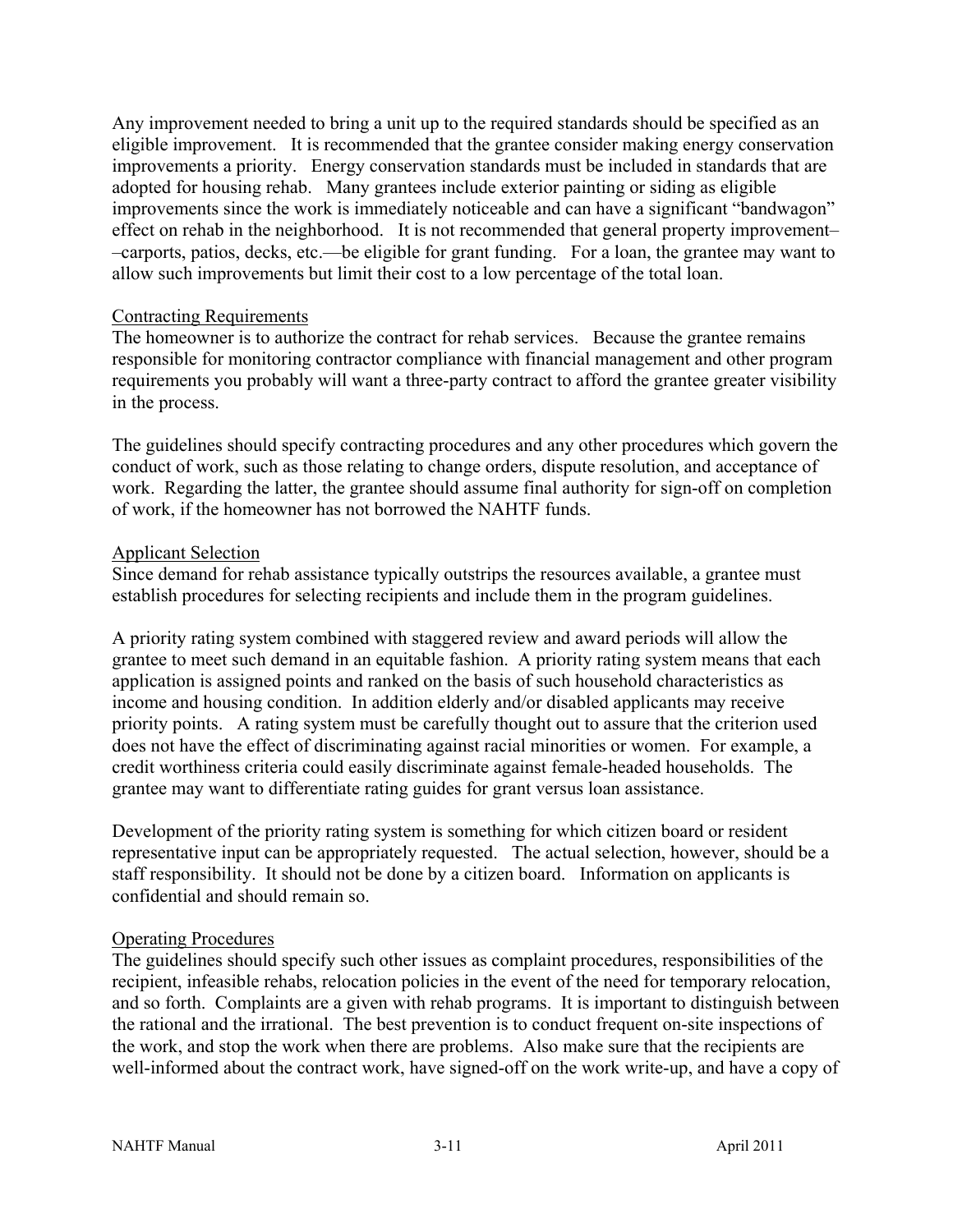the program guidelines. The complaint procedure itself should include written responses from city representatives and an appeal procedure.

The guidelines should be developed by staff, with input from citizens and elected officials. They should always include a clause describing the process by which they can be changed. They should be adopted by resolution. They should be written in plain language and be available to all potential applicants. And changes to the guidelines must also be approved by the Department. They should also be followed as written.

Common Deficiencies

- Guidelines are not written
- Guidelines lack conflict of interest provisions
- Guidelines lack housing alternatives for infeasible rehab
- Priority Rating Guides included but not used
- Lack of prompt response to homeowner/contractor complaints
- Exceeding per-unit maximum assistance amounts allowed under the program guidelines with out Department approval

### Supporting Materials

● The Department's Minimum Standards for Rehabilitation

# **Staffing**

In staffing a rehab program, it is helpful to understand the specific skills that will be needed.

First, there is a need for a person who can deal with applicants, process paper, and manage the program. Someone must talk to applicants, visit their homes to complete family surveys, and keep track of the rehab program and process.

Second, there is a need for a person with experience and knowledge in the areas of home construction, local codes, inspection (building, electrical and plumbing), and cost estimating. These skills are found in experienced contractors, building inspectors, and architects familiar with rehab.

For small rehab programs, it may not be feasible to hire full-time staff. The grantee may be able to locate people to assist on a contract basis. The grantee might also consider a cooperative arrangement with nearby communities or a regional agency to pool resources and share staff. Special arrangements utilizing the staff of larger city programs may also be worked out.

The quality and success of a rehab program depends on the abilities and experiences of the people implementing the program. Every effort should be made to hire qualified staff.

Lead-based paint requirements necessitate using people with the proper qualifications to do specific functions of the rehab project.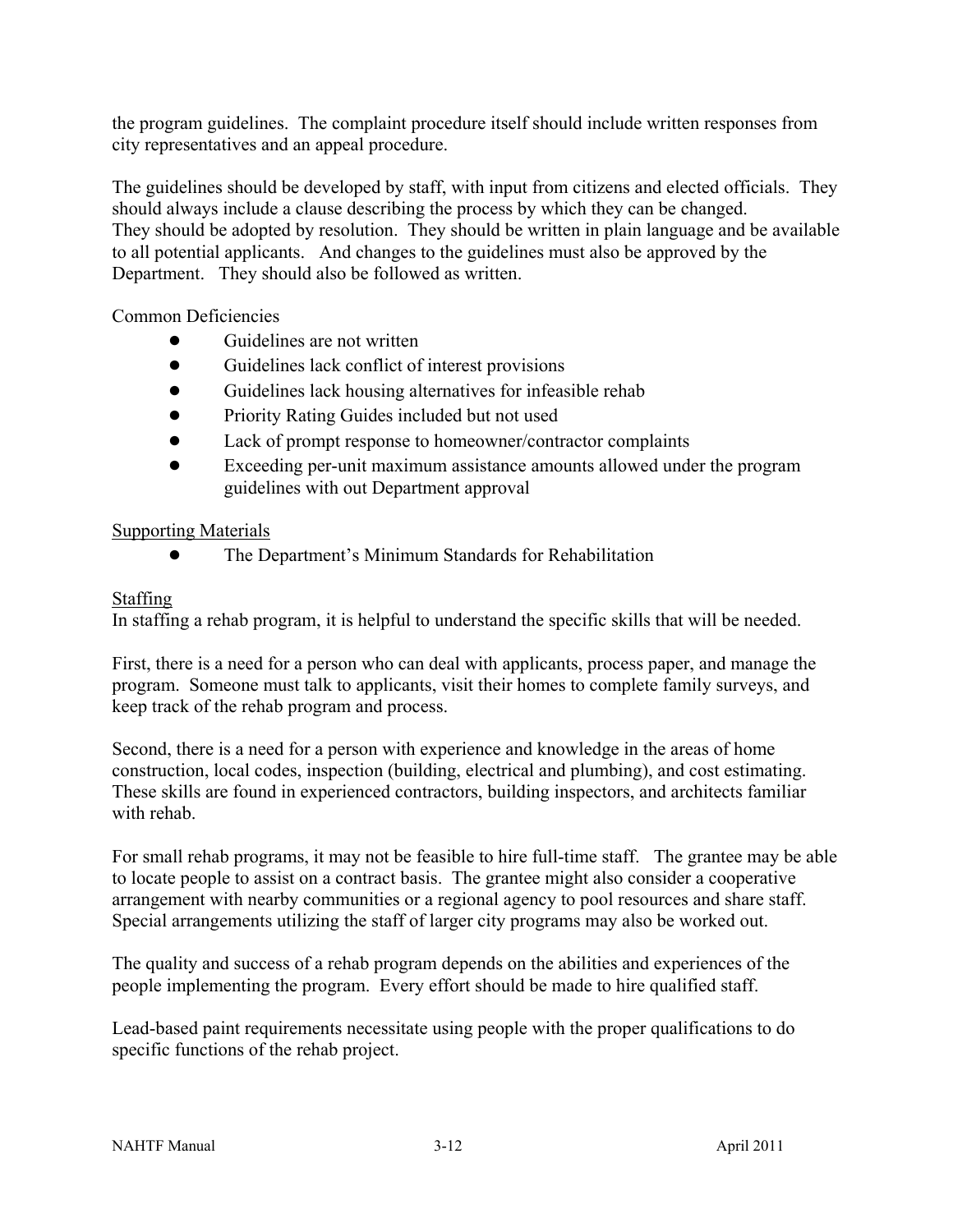Common Deficiencies

- Inadequate number of staff
- Unqualified staff
- Lack of adequate administrative budget for rehab
- Lack of budget for staff training and development

### Marketing

Inform target area residents about the program, conduct family surveys, distribute information on lead-based paint and make preliminary determination of eligibility.

The grantee must inform property owners of the availability of rehab assistance. Generally, grantees have found that very little information solicits a large number of persons interested in rehab grants while a greater "sales" effort is necessary to obtain eligible loan applicants. Since the grantee has designated one or more target areas in the application, they should direct their efforts to reaching that population. The program should be well-publicized, and thoroughly explained to all interested individuals to allow for equal opportunity to all potential eligible beneficiaries.

All interested applicants should be screened first for eligibility under income and other criteria as specified in the guidelines. Although the cost of improvements is also a critical factor, a preliminary eligibility review can spare substantial costs of inspections and work write-ups for ineligible applicants. The information needed to determine basic eligibility can be obtained through a household survey guide that solicits information on income, family composition, place of employment, tenure and so forth. Usually, the rehab officer will conduct the interview. The grantee must verify ownership, income, and employment. Verification should be done carefully and sensitively since many people do not wish others to know they have applied for assistance. The information solicited is confidential and should be treated as such. All applicants are to be informed of the hazards of lead based paint. This information should be distributed to everyone even if they don't qualify.

Common Deficiencies

- Solicitation of recipients is left to chance
- Preliminary assessments of eligibility are not conducted
- Income, employment, and ownership are not verified

### Files

Maintain documentation that rehab is being carried out in conformance with applicable laws, regulations and sound rehab practices.

A separate file must be maintained for each rehab applicant with all of the documentation. Unsuccessful as well as successful applications must be kept.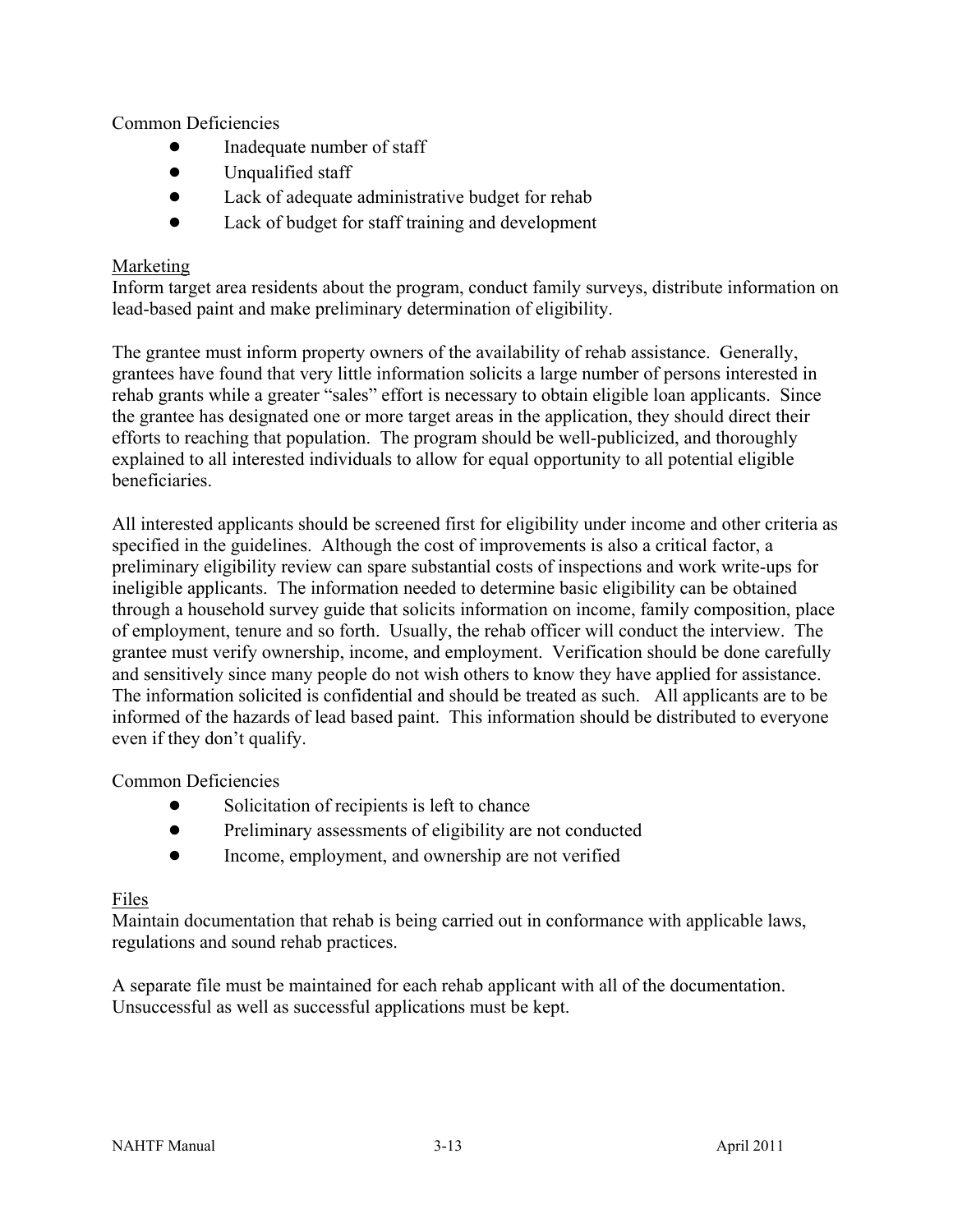Common Deficiencies

- Inadequate documentation, forms not signed by all parties
- No documentation from the State Historical Preservation Office (an environmental review requirement)

#### Rehabilitation Preparation

#### Screen

applicants for those whose homes can be brought up to established standards within the grant amount and select which applicants shall receive the grants/loans.

An inspection of the property should be conducted to determine the type and cost of work necessary to bring the property into compliance with the established property rehab standard. This is termed a work write-up or deficiency list. The work write-up should be designed so that it can form the basis of bid specifications if a loan or grant is made. The work write-up should specify all the work that must be done to bring the building to the standards required, including the elimination of lead-based paint hazards. A deficiency list identifies all items to be repaired, but leaves the repair method up to the contractor. In both cases a technical specification manual or code book should be referenced for specific and acceptable construction method. Some grantees with experienced staff have blank forms the inspector fills in as she/he goes along. Grantees with inexperienced staff have sometimes adopted very detailed check-off forms. The inspector checks for each one and specifies action needed to remedy the problem. It is better to error on the side of caution. If local codes exist, the city inspector should certify by signature to the work write-up that the specified repairs will be adequate to bring the unit up to code.

Computerized write-ups are also used by some rehab specialists. The software is easy to use but would require access to a personal computer and printer.

Once the work write-up has been prepared, the cost of the work has to be estimated. The cost estimate is necessary to know whether or not the work can be done within the grant/loan limits, and, if a loan, is within the owners ability to repay. The person doing cost estimates should be familiar with the going rates for materials and labor in the area and be able to estimate accurately the time required to complete each task. Although there is no substitute for experience, if staff are inexperienced, they should talk with building supply people, contractors, and other communities and non-profits in order to increase their knowledge of local costs. Cost estimation is important because if your estimates are low, contractors will not bid the job within grant/loan limits, or they will and will then attempt to get change orders. Good, reliable cost estimates are critical.

Some grantees allow property owners to perform some of the required improvements themselves. Self-help can increase the resources available to bring the house up to rehab standards. If self-help is to be allowed, the grantee must assume responsibility for judging that the property owner possesses sufficient skill to perform agreed-upon improvements and must inspect the work for quality of workmanship and timely completion.

With the work write-up and cost estimate in hand, eligible applicants are rated according to the adopted priority rating guides. A rating sheet should be prepared for each applicant and placed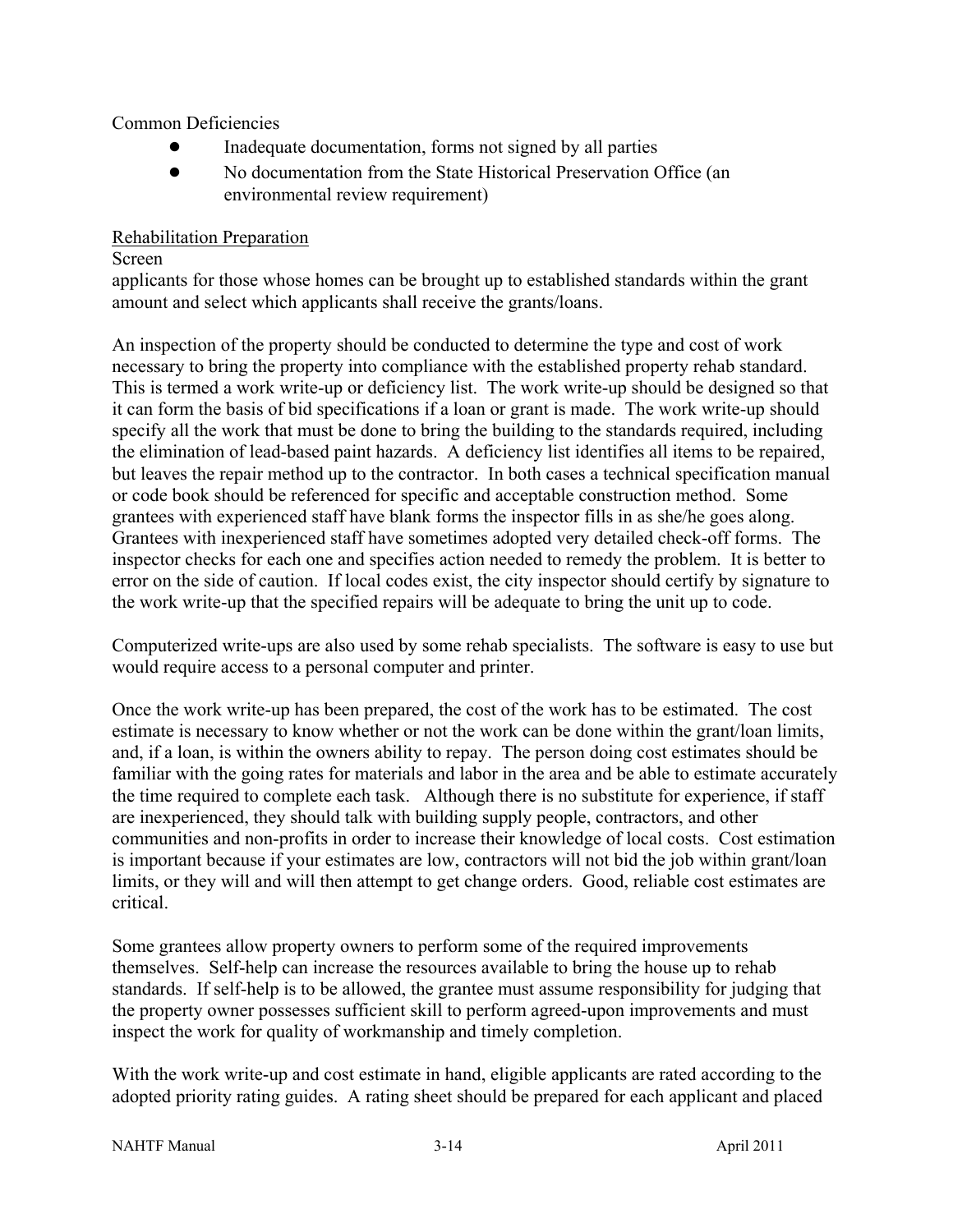in the file, permitting the grantee to explain to each applicant, if requested, the basis upon which they were selected or denied.

The grantee should write a letter to each applicant as to the results of the review process, indicating next steps for successful applicants and informing unsuccessful applicants that their application will be automatically reconsidered during the next review period.

Caution**:** Title IV of the Lead-Based Paint Poisoning Prevention Act and regulations at 24 C.F.R. Part 35 provides specific circumstances in which additional procedures and trained professionals are required in order to ensure there are no lead-based paint hazards remaining after or created by the rehab activity.

Common Deficiencies

- Work write-ups are insufficiently detailed or do not reference a technical specification
- Cost estimates are not based on current costs
- Selection procedure is informal and undocumented
- Selecting applicants whose homes cannot be brought up to required standards within the maximum loan/grant amount
- Non-selected applicants not formally notified of non-selection

### Rehabilitation Work

The lack of availability of interested and/or qualified contractors has been a major impediment for some grantees to implement a rehab program. Depending on the level of construction activity in the area, home building and remodeling contractors may not be interested in relatively small jobs for repairing homes in poor condition. The grantee staff should try to identify possible contractors and attempt to interest them in program participation. The yellow pages of the telephone book, the Chamber of Commerce, conversations with construction materials suppliers, and word of mouth are all information resources to aid in developing a bidders list.

In order to promote the participation of small contractors, try to eliminate procedural barriers. Bonding requirements for small contractors can be prohibitive. Grantees should demand the minimum bonding and insurance required by federal and local law. Technical assistance approaches some grantees have adopted are: financial management assistance to small contractors; talking to local suppliers to assure them of payment for any credit extended to rehab contractors for NAHTF funded jobs, guaranteed through two party checks, if necessary; talking to local financial institutions to encourage them to extend lines of credit. In order to expedite payment to small contractors, who often have cash flow problems, discuss with them the drawdown process and set specific procedures for providing ample notice for payment.

The pool of qualified contractors has been further limited by the additional requirements of the lead-based paint regulations associated with construction worker qualifications for rehab in pre-1978 housing.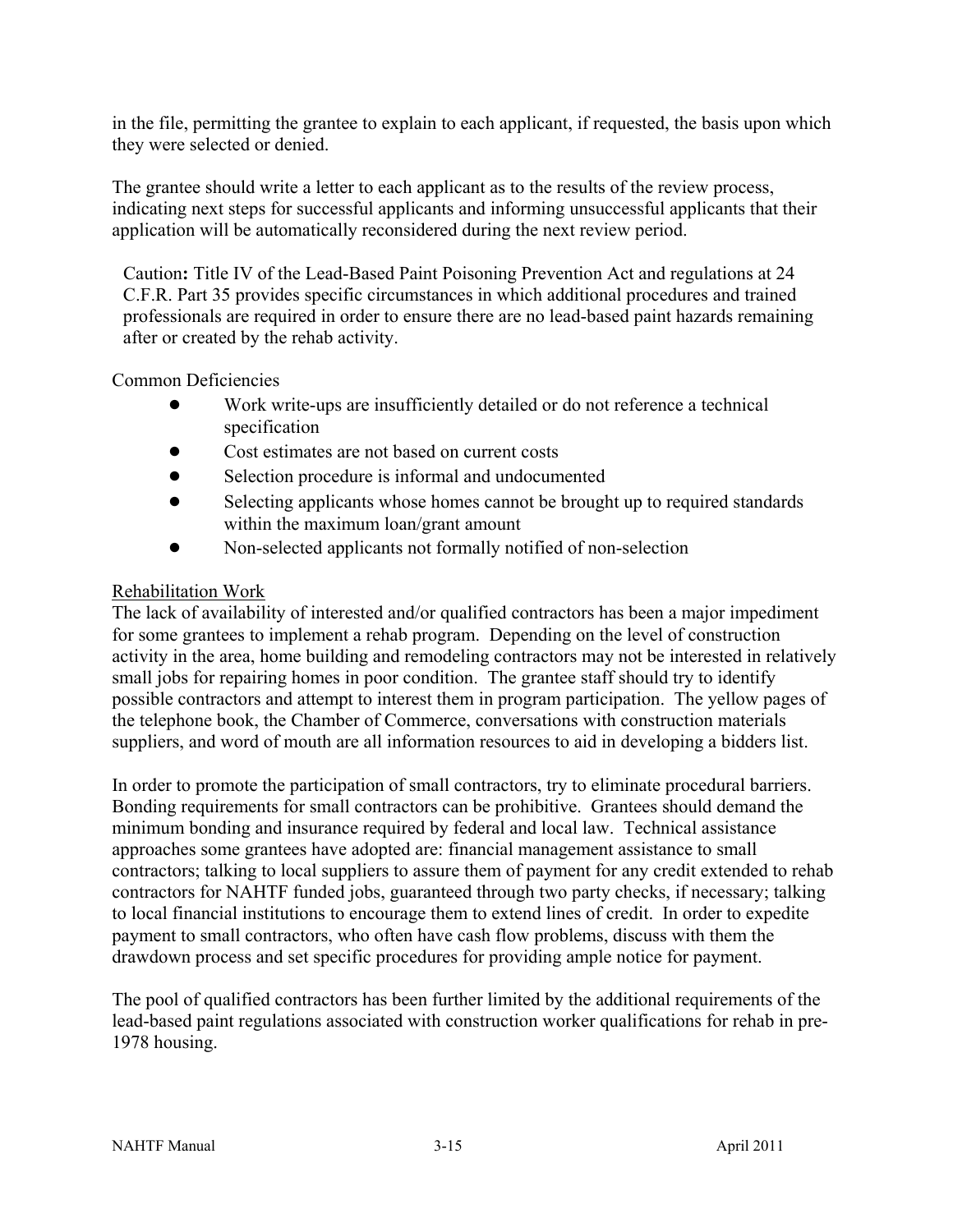#### Rehab Contract

The contract for rehab must include the language and requirements specified in applicable state and local laws binding the program. Grantees should also consider including provisions in rehab contracts which require the contractor to obtain and pay for all necessary permits and licenses; perform all work in conformance with local codes and requirements whether or not covered by the specification and drawings; keep the premises clean and orderly during repairs and remove all debris at the completion of work; obtain written consent for changes to the specifications; not assign the contract without written consent; and warrant the work for one year from final acceptance. In order to be a complete contract document, the applicable NAHTF and local terms and conditions must be included.

#### Contractor Selection

Requirements of the grantee concerning bidding are specified in Chapter 9 – Procurement. If the grantee is not directly contracting for the rehab, i.e. they approve the contract on a third party basis, competitive bidding is not required. Homeowners should be given maximum preference with selecting their contractor. Following award of the contract, the contract package should be executed by all parties. It is a good idea to have the homeowner sign the work write-up to reduce possible misunderstandings about the scope of work to be performed. Following any Right of Recission period, a Notice to Proceed must be issued to the contractor that must specify the time period within which the work should begin and when the work should be completed. Many small contractors will want progress payments. However, these payments must be tied to inspection of the work. Progress payments should generally not total more than 80% of the work satisfactorily completed and cannot include the value of uninstalled material or equipment. Project milestones triggering progress payments should be specified in the contract.

#### Inspections

Systematic, thorough and frequent inspections are critical to successful housing rehab. Inspection should identify and remedy problems as early as practical. Payments are the primary leverage over contractors and should be withheld until faulty work is corrected. If serious deficiencies are identified through inspection, the grantee can terminate the contract, compute the cost of unsatisfactory work and escrow this money, and solicit another contractor to complete the job paying the original contractor from the escrow account only if sufficient funds remain for the new contractor to complete the work. The grantee should also recognize that its staff may have to intercede on behalf of the contractor with the property owner who may have unfounded complaints about the repairs.

When repairs are completed and a final invoice is received from the contractor certifying completion in accordance with the contract and warranty, the grantee must make a final inspection. If the work is satisfactory and complete, the job should be accepted. After the receipt of a release of liens and applicable warranties from the contractor, all subcontractors and suppliers, and the elapse of the requisite lien period, final payment can be made. The grantee should perform a follow-up visit to the property owner in roughly 60 days to determine the existence of any problems with the job. If problems have occurred, the grantee should assist the property owner to obtain corrective action according to the warranty. A second follow-up visit should be held prior to the expiration of the contractor's warranty period.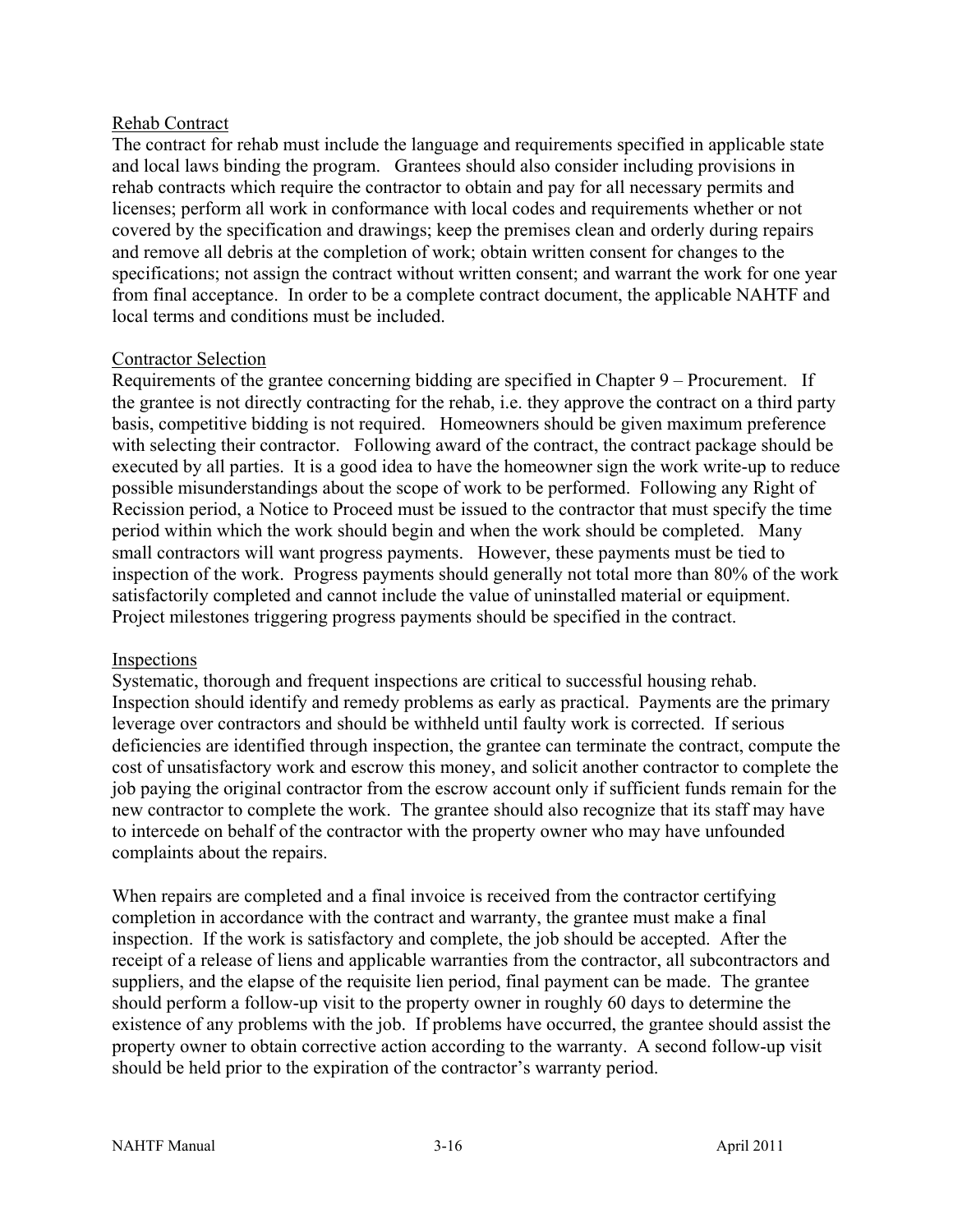Common Deficiencies

- Failure to include required language in contract documents
- Failure to control the use of change orders
- Failure to perform thorough inspections
- Failure to set specific procedures for pay requests
- Failure to condition progress payments on inspection of "in-place" rehab work
- Failure to assure release of liens
- Failure to anticipate or promptly respond to complaints
- Failure to require prompt corrective action by the contractor and to withhold payment in complaint cases
- Failure to assist the property owner in receiving satisfaction under the warranty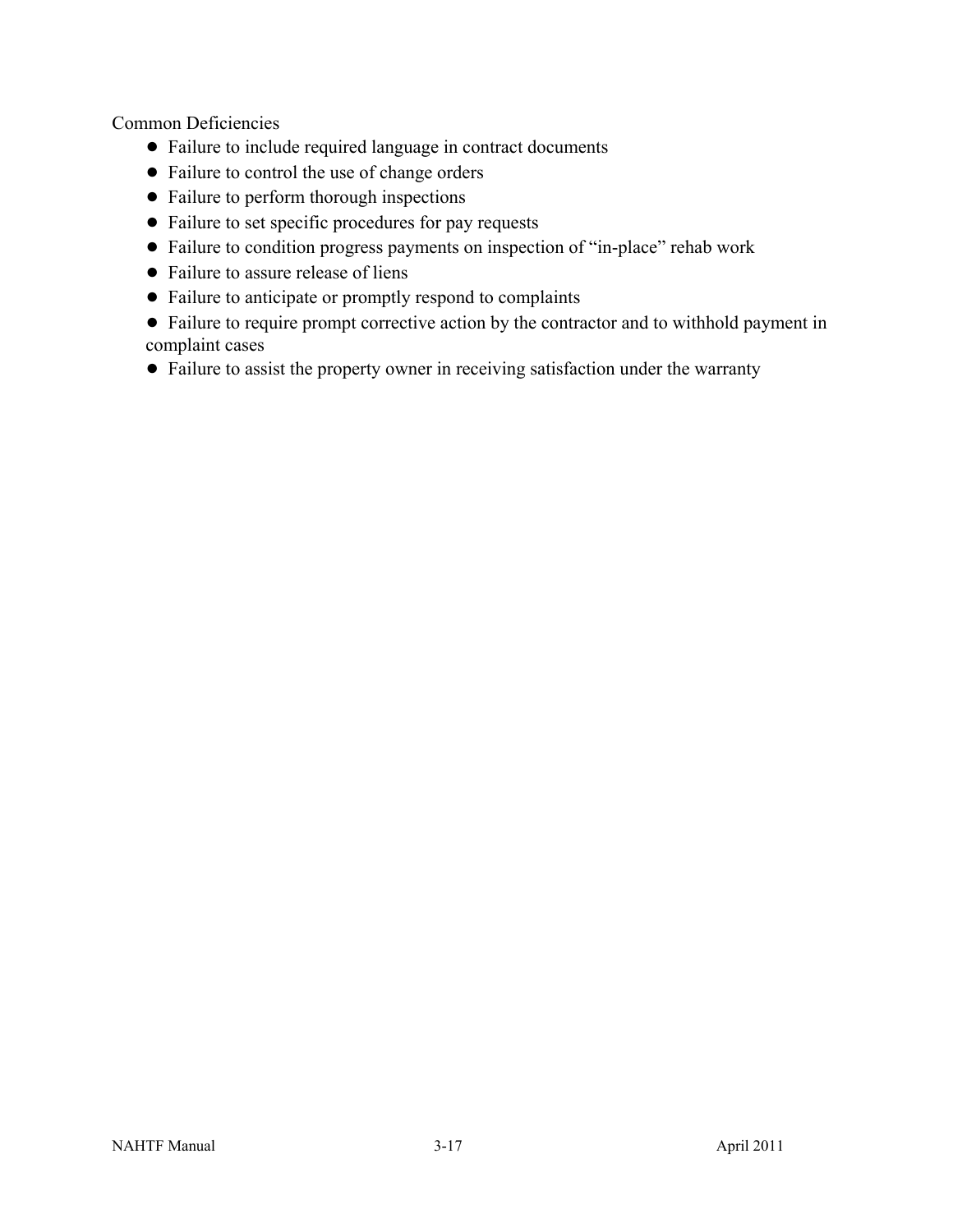**Attachment 1** 

# **SUMMARY OF HOMEOWNER REHABILITATION RULES & HOW TO DOCUMENT**

| $\lambda$ to the set of the specific |                                                                                                                                                                            |                                                                                                                                       |  |
|--------------------------------------|----------------------------------------------------------------------------------------------------------------------------------------------------------------------------|---------------------------------------------------------------------------------------------------------------------------------------|--|
|                                      | Key NAHTF Requirement                                                                                                                                                      | Documentation                                                                                                                         |  |
| Owner Income                         | Gross income $\leq 80$ percent of<br>median income based on the<br>upcoming 12 months.<br>Gross income is defined by 24<br>CFR Part 5.                                     | Completed application in the<br>client file.<br>Source documentation (wage<br>statements, interest<br>statements) in the client file. |  |
| <b>Owner Occupancy</b>               | Applicant must occupy unit as<br>his/her principal resident.                                                                                                               | Client must sign a clause on<br>the application form certifying<br>that the property is the<br>principal residence.                   |  |
| Ownership of Property                | Applicant of property must<br>have ownership of property<br>through:<br>Fee simple title,<br>99-year leasehold<br>interest, or<br>Other form approved by<br>the Department | Title check documentation in<br>client file.<br>Copy of deed or other<br>approved ownership document<br>in the client file.           |  |

### *Eligible Participants*

### *Eligible Property*

|                                   | <b>Key NAHTF Requirement</b>                                                                                                  | Documentation                                                                                                                                  |
|-----------------------------------|-------------------------------------------------------------------------------------------------------------------------------|------------------------------------------------------------------------------------------------------------------------------------------------|
| Property Type                     | Eligible property types<br>include:<br>One-to-four unit<br>property;<br>Condominium unit; or<br>Manufactured housing          | If two-to-four units, indicate<br>status of non-owner-occupied<br>units and verify no NAHTF<br>funds provided as assistance to<br>these units. |
| <b>Property Location</b>          | Property must be located in<br>program area as designated in<br>approved program guidelines.                                  | Client application must<br>contain address.                                                                                                    |
| HOME Minimum &<br>Maximum Subsidy | Assistance must not exceed<br>NAHP subsidy limit on a unit<br>by unit basis.                                                  | Maintain records<br>demonstrating that each unit<br>assisted received less than the<br>maximum NAHP subsidy<br>allowed.                        |
| <b>Property Value</b>             | A unit's after-rehab value<br>must not exceed the applicable<br>pre-stimulus 203(b) limit or<br>95% median sales price limit. | Document unit's estimated<br>after-rehab value and method<br>for determining the estimate.                                                     |